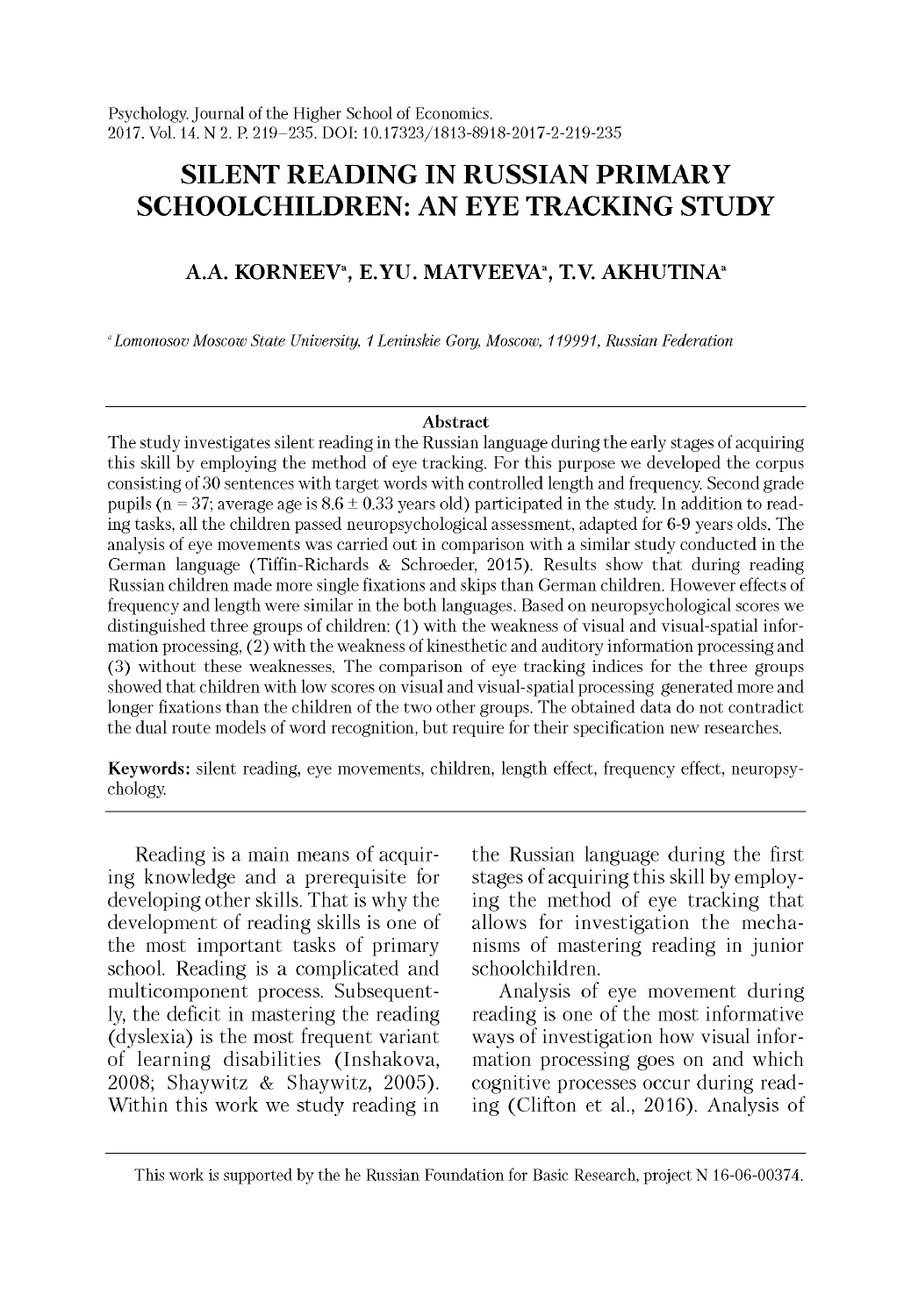*eye* movement parameters such as quantity and duration of eye fixations makes it possible to show that word perception depends upon its frequency and length (Kliegl, Grabner, Rolfs, & Engbert, 2004). In particular, depending on word length, the probability of gaze fixation on the word changes; with increasing word length the probability of skips increase (Rayner, Slattery, Drieghe, & Liversedge, 2011) and the quantity of repeated fixations decreases (Vergilino & Beauvillain, 2000). Orthographic regularity (Radach, Inhoff, & Heller, 2004), word polysemy (Rayner, Cook, Juhasz, & Frazier, 2006) and other word parameters may also influence the number and duration of fixations.

The study of reading of words of different complexity in early stages of skill acquisition is especially interesting, because it allow us to evaluate reading mechanisms before they are automated. It facilitates the understanding of the skill structure. As reading is a core learning objective in the classroom, understanding its development is important in typically and atypically developing children. Very few studies have examined oculomotor activity in children with and without reading deficits, although eye movement and reading deficits is well studied in adults. For instance, eye movements during reading by dyslexic adults show that the distribution of fixations inside the word may be depended upon the form of dyslexia (Ablinger, Huber, & Radach, 2014). The analysis of errors (Coltheart, 1978; Marshall & Newcombe, 1973) makes it possible to distinguish three types of dyslexia (phonological, surface and deep) and postulate the presence of two different

strategies (two routes) of reading. These are the "lexical" (i.e., when the word is perceived as the whole) and "sublexical" (i.e., when the word is recognized successively, in parts) strategies. Other studies allowed to detect these types of dyslexia and two reading strategies in children, and disclose the features of the both strategies (Temple, 1997). Within the sublexical strategy of word reading words are decoded successively (letter by letter or syllable by syllable) and combined into the word's phonological representation which activate the word's meaning (Coltheart, Curtis, Atkins, & Haller, 1993). In case of the lexical strategy of reading the word's whole form is identified as a known unit that is directly related to the word's meaning. The higher the frequency with which a reader meets a word, the stronger is the connection between the visual word's form and its corresponding meaning. If a visual form of a rare word is not identified, then the reader comes to the sublexical strategy. Thus, in the lexical strategy there is an effect of word frequency and in the sublexical one — an effect of its length. At that, the effects of word frequency and length interact; the less frequent the word is, the more probable the usage of the sublexical strategy is (for review see Blythe, 2014).

The studies of oculomotor activity during reading in children show that in the course of mastering the reading skill the character of eye movement changes: fixations duration decreases, the quantity of repeated/return movements shrinks and information volume processed during the fixation increases (Blythe, 2014; Starr & Rayner, 2001; for review see Frey, 2016). The power of the effects of word length and frequency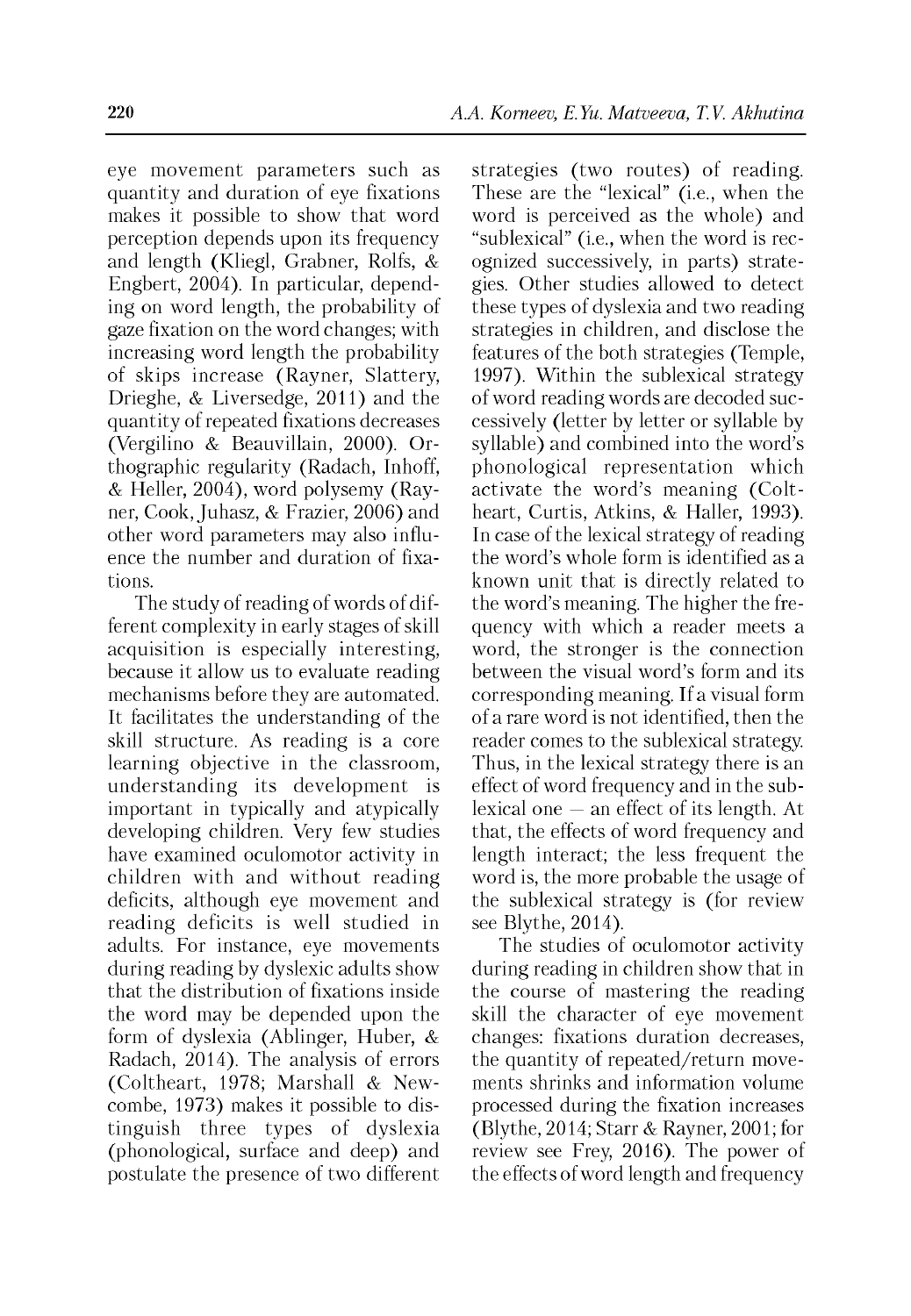turns out to be greater in children than in adults (Joseph, Nation, & Liversedge, 2013).

Eye-movement studies of reading in children, examining length and frequency of words are rare. In particular, a detailed research taking into consideration these parameters was conducted in German-speaking 2nd grade children (Tiffin-Richards & Schroeder, 2015). A similar approach is adopted in our study. We also selected to test children in the second grade (8-9 years old) because one may speak of difficulties in the acquisition of reading skill and dyslexia only by the end of the first grade (Kuzovkova, 2008). Exactly during the second school year one can observe a striking differences in mastering of reading skills.

In our study we assume that there can be different reading strategies in the initial stages of developing this skill, and that these strategies can be expressed in the character of oculomotor activity during reading. To show the dependence of strategy selection upon higher mental functions (HMF) state, a neuropsychological assessment of children and a comparative study of the oculomotor activity during reading in children in a different state of separate HMF components were conducted. Selection of suitable stimuli was a critical aspect of our method as it was important to evaluate the influence of various properties of the text upon the process of its reading. The analysis of literature shows that the different types of stimuli are used in an eyetracking during reading: from single words to several sentences. One of the approaches is developing and using of sets of sentences (corpora) in which

various properties of a text are controlled. For instance, corpora of sentences were developed for use with eye tracking in adults in German (Kliegl, Nuthmann, & Engbert, 2006), Spanish (Fernández, Shalom, Kliegl, & Sigman, 2014) , English and Thai (Winskel, Radach, & Luksaneeyanawin, 2009), Finnish (Hujanen, 1997). Corpora of text and sets of sentences were also developed and employed for the study of reading in children (Schroeder, Wurzner, Heister, Geyken, & Kliegl, 2015) . No study to date has examined reading in Russian language in children for example the validation of corpora of sentences for adults is under way (Laurinavichyute, Sekerina, Bagdasaryan, Alekseeva, & Zmanovsky, 2016). We have developed a corpus of sentences in Russian to be used to evaluation reading skills in primary schoolchildren.

## **Method**

## *Subjects*

Children (n = 37; 17 female; average age  $8.6 \pm 0.33$ ) attending the 2nd grade in school participated in the study. The children were tested in the school, with informed consent of their parents and school authorities.

## *Experimental setting*

We used an EyeLink 1000 eye-tracker (SR Research, Ontario, Canada) to record eye-movements during reading at a rate of 1000 Hz. A subject sat before the screen (22 inches diagonal, the monitor update frequency was 200 Hz) at the distance of 90 cm. The subject's head was fixed using a chin rest.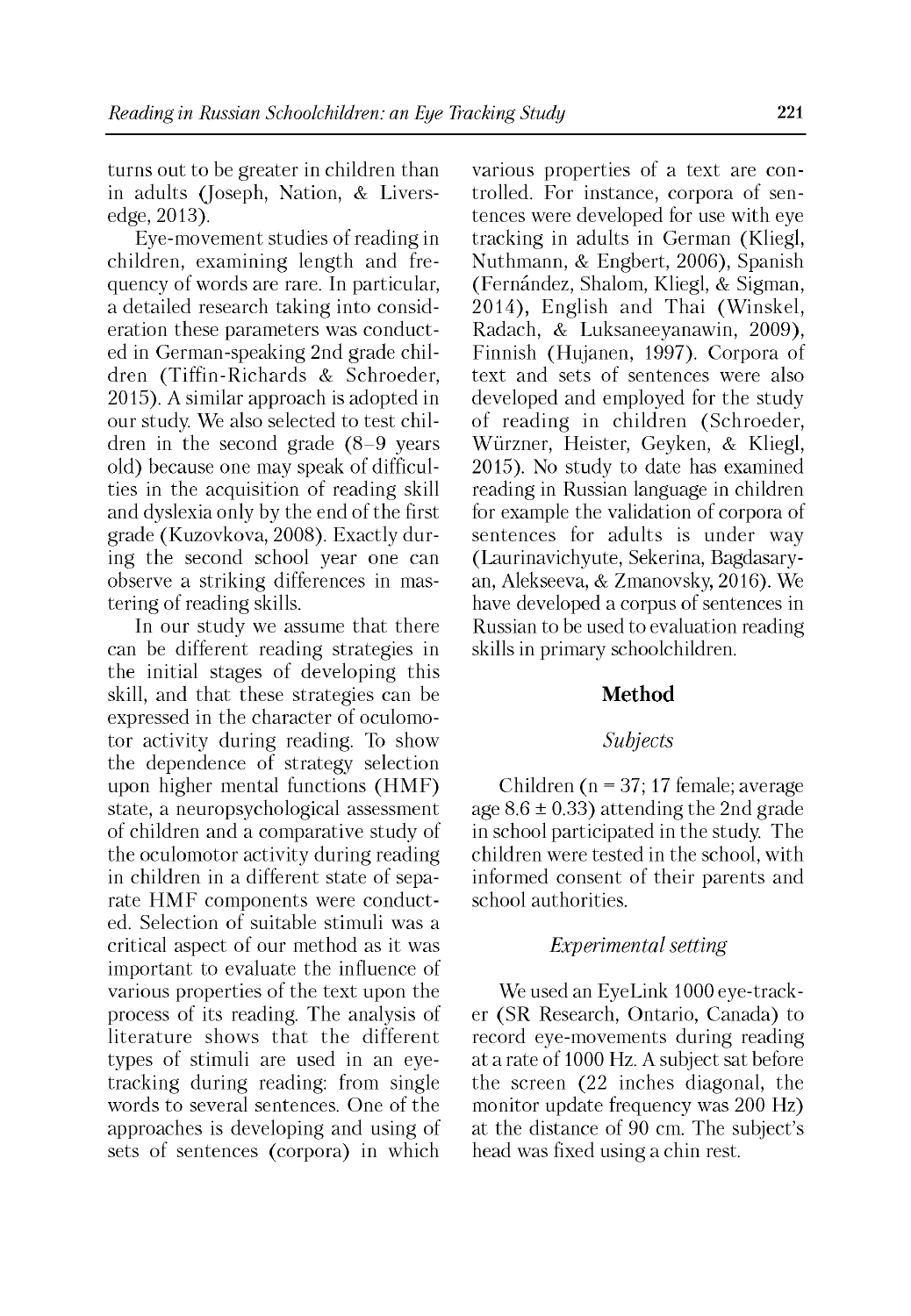#### *Stimuli*

A corpus of sentences was created to study eye movements during reading in the Russian language in primary schoolchildren. The Russian version of the Potsdam corpus consisting of 144 sentences was employed as a basis (Kliegl et al., 2006; Laurinavichute et al., 2016). The preliminary analysis revealed that the sentences of the "adult" corpus are too complicated for reading in children 8-10 years old. Therefore new age appropriated sentences were composed. There were 28 key nouns selected from the Russian version and two new nouns were added. Criteria for word selection were the following:

*1. Word length:* short words of 3-4 letters, mid-length words of 5-6 letters, and long words of 7-8 letters.

*2. Frequency:* high-frequency (more than 60 ipm) and low-frequency (less than 30 ipm).

The frequency was determined by means of the sub-corpus of texts for children of 1920-20І5 years of the National Corpus of the Russian Language ([http://ruscorpora.ru\)](http://ruscorpora.ru).

Thus, five sentences were included in each cell for design  $3 \times 2$ . The length of sentences consisted of 6 through 9 words. The targeted word never turned out to be the first or last. The questions were composed for each sentence to control the understanding by the subject. The examples of the sentences were the following: "Дорога вела в глухой лес, петляя по склонам" (eng. The road led to a dense forest curving along the slopes)  $-$  the targeted word was "лес" (eng. forest) which was short and frequent; the control question was: "Was the road straight?". "На диване лежало покрывало ярко зеленого цвета" (eng. There laid a cover of bright green on the divan), the targeted word was "покрывало" (eng. cover) that was non-frequent and long; the control question was "Was the cover blue?". The sentences were presented in monospaced font (Ubuntu Mono Normal, size 26 pt). The text was displayed in the black color on a light grey background.

## *Procedure*

Children were asked to read 33 sentences (3 were used for training) silently. After reading of 3 training and 5 test sentences the subjects were asked questions regarding the meaning of the sentences.

At the beginning the participants were instructed to read silently the sentences presented on a computer screen and to be ready to answer related questions.

A nine dot calibration of the eyetracker was conducted and validated with each participant until a calibration accuracy of at least 1° was achieved. The calibration was also repeated in the middle of the session.

The presentation of sentences started with three training trials. After each training sentence the children answered a control question. The first test sentence was the same for all subjects. It was accompanied by a control question. All the remaining sentences were presented to the child in quasi-random order, which was unique to every subject. Questions appeared in random order four more times. The child read them silently and answered them by mouse clicks.

The sentence presentation was arranged in the following way: first participants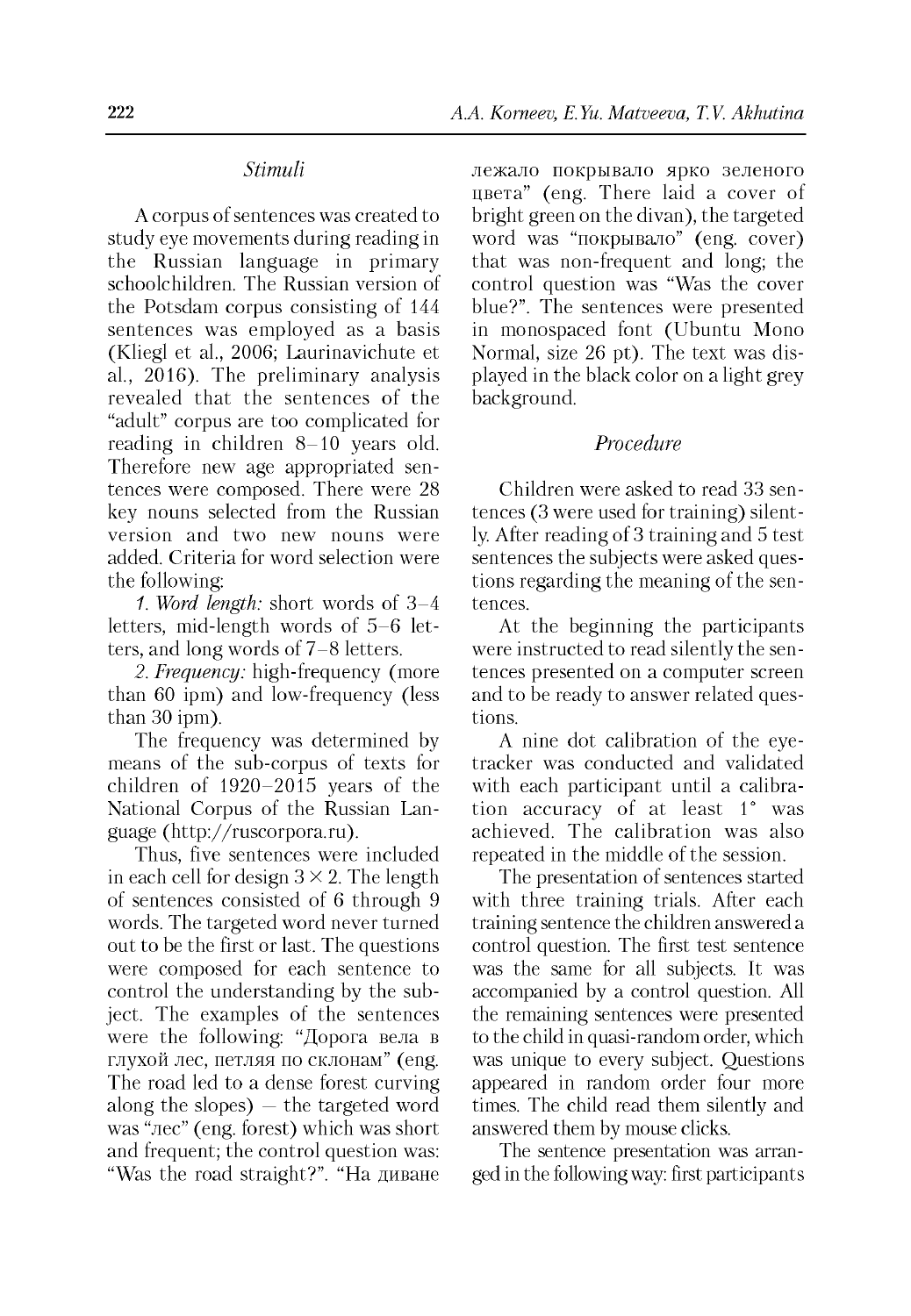fixated for 500 ms on a black circle on the left edge of the screen. Then the black point disappeared, and the sentence appeared. After they finished reading the sentence children were asked to look on the red circle at the right low bottom corner of the screen. After fixating on the red circle for 500 ms the text disappeared. Following a pause of 2 seconds the next sentence presentation began. Trial timing and example of stimulus sentence are shown on Figure 1.

#### *Data analysis*

A primary processing of eye movements data was carried out by standard software (Data Viewer, SR research). Only data related to the target words in the test sentences were included in further analyses. The following parameters of eye movements were extracted for each subject:

1) total fixation count;

- 2) single fixation duration;
- 3) first fixation duration;
- 4) average fixation duration;

5) gaze duration (duration of all fixations on a target before the first saccade leaves a target);

6) total time of fixation (all fixations on a target).

The proportions of the trials with single fixation, with re-fixations, and with no fixations (i.e. skips) were also counted. Fixations shorter than 80 ms or two standard deviations longer than the average fixation duration for the whole trial were excluded from analysis. Subsequently, we excluded extremely short and long fixation duration and provided comparability of our results with those of the German colleagues (Tiffin-Richards & Schroeder, 2015).

Data for separate words were averaged for six conditions: short, mean and long frequent and non-frequent words. We used R software (ver. 3.2.5) for the further data processing and statistical analysis

All subjects passed a neuropsychological assessment adapted for children 5-9 years (Akhutina et al., 2016). It included 20 tests aimed at the evaluation of different components of HMF.

*Figure 1*



**Timing for a typical trial**

*Note.* Timing for a typical trial. The sentence on the second screen: "Дорога вела в глухой лес, петляя по склонам" ["The road led to a dense forest curving along the slopes"].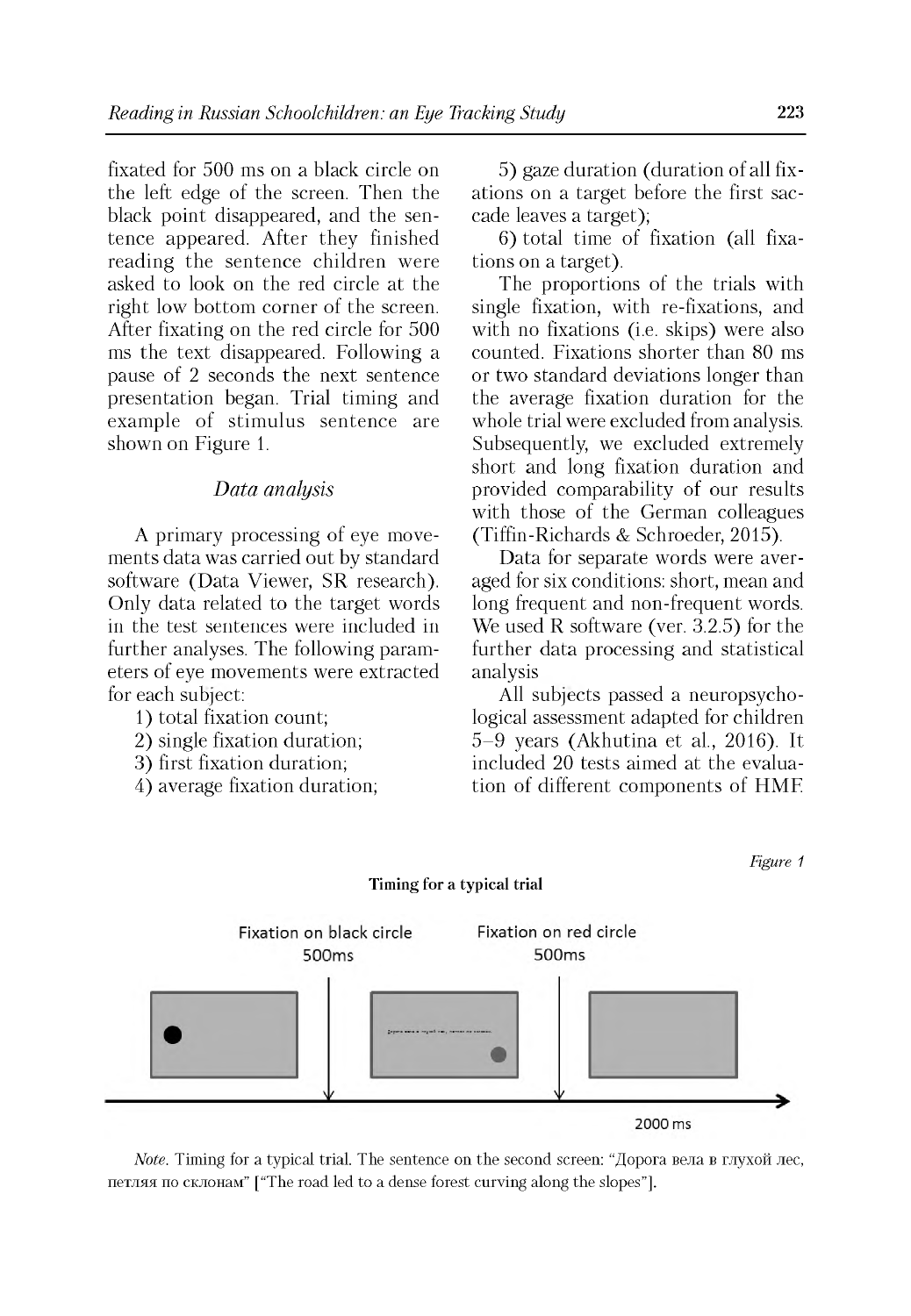The following integrated indicators were calculated on the results of the examination: 1) index executive functions; 2) index serial organization of movements and actions; as well as indices of the functions of processing information: 3) kinesthetic; 4) auditory; 5) visual; 6) visual-spatial.

## **Results**

#### *Analyses of the whole sample*

Percentage of single fixations, several fixations and no fixations registered on the target words are computed. Current results in comparison with data by Tiffin-Richards and Schroeder (2015) are in Table 1.

The probability of skipping words during reading by Russian children turns out to be slightly higher than German children. One may also point out that according to our data children do a single fixation more often, whilst during reading in German multiple fixations are more probable.

Descriptive statistics of the main parameters of fixations is presented in Table 2 in comparison with the data obtained by Tiffin-Richards & Schroeder (2015).

*Table 1*

**Percentage and standard error (in brackets) of fixations during reading target words**

| Probability of first pass     | <b>Russian Children</b> | German children |
|-------------------------------|-------------------------|-----------------|
| Single fixation $(\%)$        | 42.47 (0.12)            | 30.66(0.28)     |
| Within-word refixation $(\%)$ | 37.48 (0.15)            | 56.35 (0.30)    |
| Skips $(\%)$                  | 19.82(0.19)             | 12.98(0.21)     |

*Table 2*

## **Mean fixation and standard error (in brackets) of fixation duration on the words of a different length and frequency**

|                              | Russian children |                |             |             |               |               | German children |                |               |              |  |
|------------------------------|------------------|----------------|-------------|-------------|---------------|---------------|-----------------|----------------|---------------|--------------|--|
|                              |                  | High frequency |             |             | Low frequency |               |                 | High frequency | Low frequency |              |  |
|                              | S                | М              | L           | S           | М             | L             | S               |                | S             |              |  |
| Single fixation<br>duration  | 244<br>(18)      | 323<br>(16)    | 304<br>(24) | 354<br>(32) | 313<br>(20)   | 283<br>(18)   | 348<br>(10)     | 344<br>(15)    | 425<br>(14)   | 416<br>(34)  |  |
| First fixation<br>duration   | 288<br>(17)      | 299<br>(12)    | 286<br>(12) | 325<br>(19) | 332<br>(16)   | 330<br>(14)   | 313<br>(6)      | 294(5)         | 357<br>(8)    | 315(6)       |  |
| Average Fixation<br>Duration | 289<br>(17)      | 359<br>(17)    | 314<br>(12) | 350<br>(14) | 300<br>(10)   | 338<br>(11)   |                 |                |               |              |  |
| Gaze duration                | 391<br>(36)      | 643<br>(113)   | 656<br>(81) | 529<br>(42) | 783<br>(79)   | 926<br>(109)  | 629<br>(20)     | 1016<br>(31)   | 742<br>(22)   | 1730<br>(45) |  |
| Total time                   | 452<br>(36)      | 644<br>(60)    | 888<br>(85) | 710<br>(61) | 1106<br>(107) | 1150<br>(106) | 803<br>(23)     | 1273<br>(37)   | 1000<br>(29)  | 1979<br>(47) |  |

*Note.*  $S -$  short,  $M -$  medium,  $L -$  long.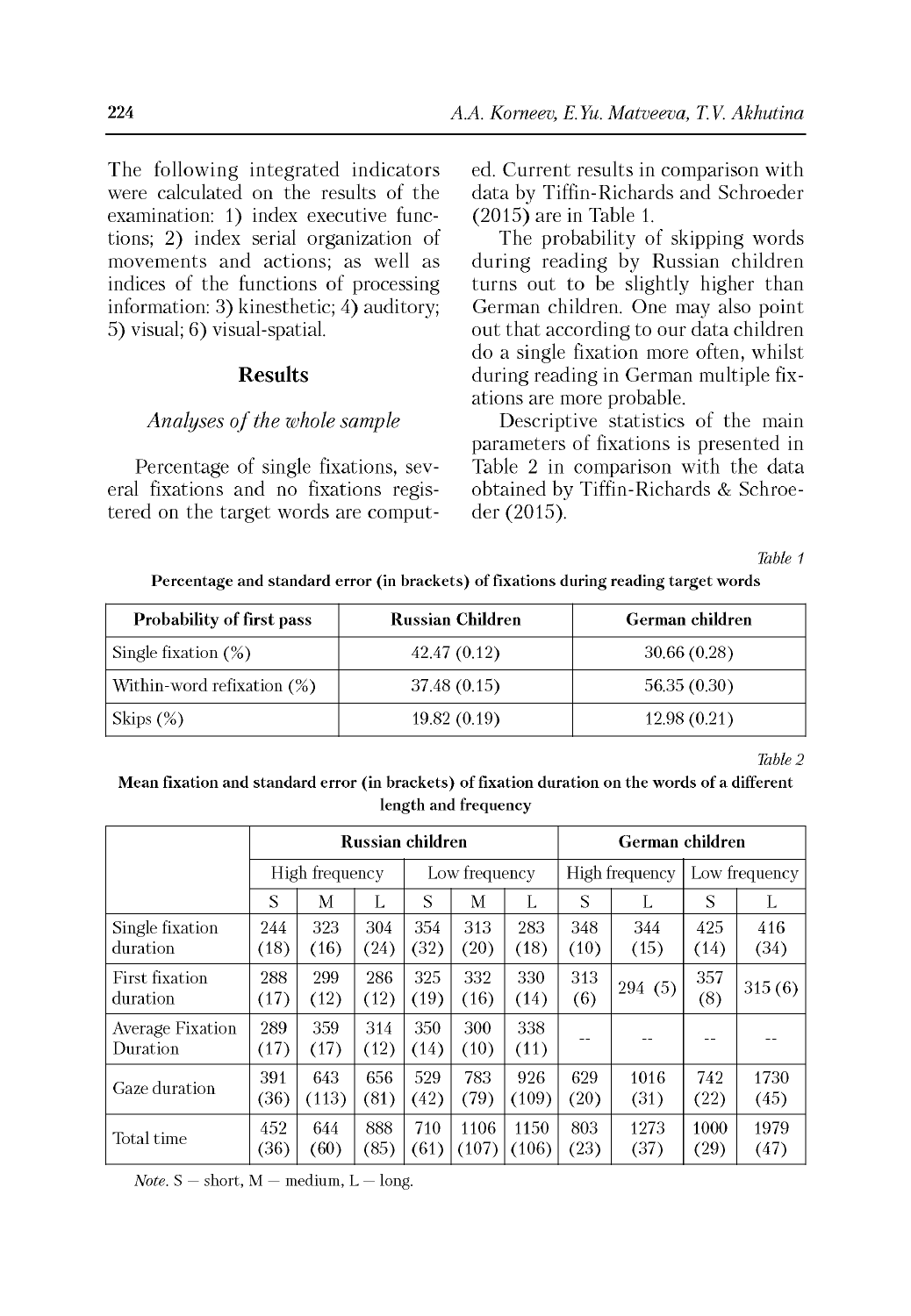The results of rmANOVA with length and frequency as within-subject factors and fixation durations as dependent variables (DV) are presented in Tables 3 and 4.

The rmANOVA shows a significant interaction of word length by frequency on single fixation duration. In short words, fixation duration differ noticeably depending on frequency, whilst the differences are much less in the case of mid-length and long words.<br>The single fixation

The single fixation duration depends upon word frequency. Its duration is less during reading frequent words in comparison with infrequent ones; at that, word length does not influence this parameter.

Fixations duration is affected by both word length (the duration increases for word elongation) and its frequency (fixations duration is more for reading infrequent words).

Finally, total time is influenced by both factors separately (the duration rises in the course of word length growth and its frequency decrease) and their interaction. For frequent words the duration grows almost linearly with increasing word length, whereas in infrequent words one can observe a sharp rise of reading time from short to mid length words and almost the same time of reading for mid-length and long words.

Mean values of fixations count on target words and the portions of the trials with single fixation on a target word are presented in Table 5.

The results on length and frequency as within-subject factors and these two parameters as DV are presented in Table 6.

*Table 3*

|                           | <b>Single fixation</b><br>duration |         |                                  |       | <b>First fixation</b><br>duration |                                  |       | <b>Mean fixation</b><br>duration |                            |  |
|---------------------------|------------------------------------|---------|----------------------------------|-------|-----------------------------------|----------------------------------|-------|----------------------------------|----------------------------|--|
|                           | F                                  | р       | $\eta_{\scriptscriptstyle -p}^2$ | F     | р                                 | $\eta_{\scriptscriptstyle -p}^2$ | F     | р                                | $\boldsymbol{\eta}_{-p}^2$ |  |
| Length                    | .509                               | .606    | .029                             | .245  | .783                              | .007                             | .647  | .527                             | .018                       |  |
| Frequency                 | 2.213                              | .155    | .115                             | 13.37 | .001                              | .271                             | 46.35 | .000                             | .563                       |  |
| Length $\times$ Frequency | 10.49                              | > 0.001 | .382                             | .098  | .907                              | .003                             | 2.945 | .059                             | .076                       |  |

## Results of rmANOVA with length and frequency as within-subject factors and fixation durations as DV

*Table 4*

## Results of rmANOVA with length and frequency as within-subject factors and gaze duration and total time as DV

|                           |                                                               | <b>Gaze duration</b> |      | <b>Total time</b> |                |      |  |
|---------------------------|---------------------------------------------------------------|----------------------|------|-------------------|----------------|------|--|
|                           | $\boldsymbol{\eta}^2_{\phantom{2}p}$<br>F<br>$\boldsymbol{v}$ |                      | F    | $\boldsymbol{p}$  | $\eta_{\nu}^2$ |      |  |
| Length                    | 16.253                                                        | > 0.01               | .311 | 47.206            | > 0.01         | .567 |  |
| Frequency                 | 12.259                                                        | .001                 | .254 | 38.159            | > 0.01         | .515 |  |
| Length $\times$ Frequency | 1.171                                                         | .316                 | .032 | 3.213             | .046           | .082 |  |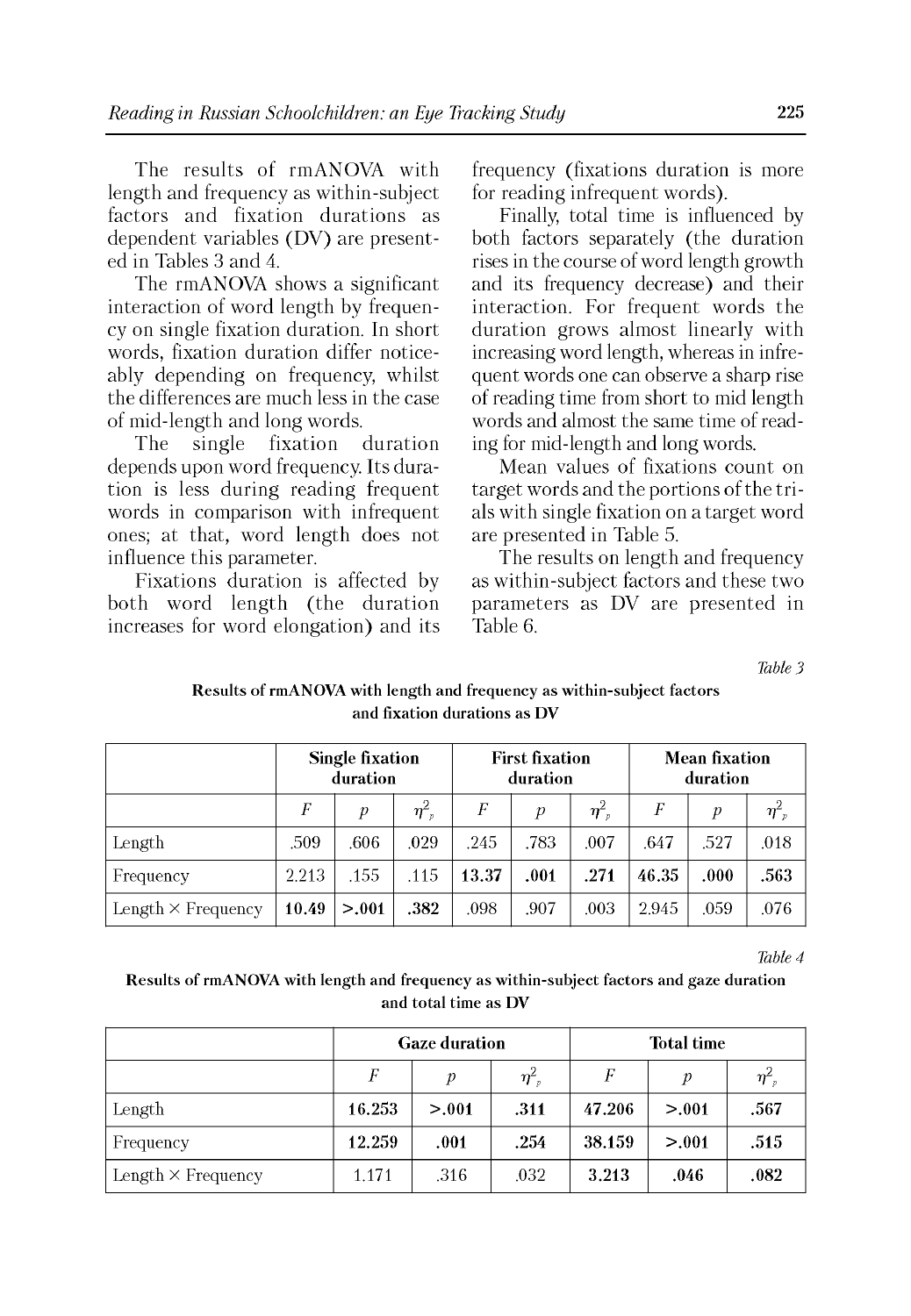*Table 5*

**Fixation count and proportion of trials with single fixation depending on a target word length and frequency**

| Word frequency                        |              | <b>High Frequency</b> |          | Low Frequency |          |          |  |
|---------------------------------------|--------------|-----------------------|----------|---------------|----------|----------|--|
| Word length                           | <b>Short</b> | Medium                | Long     | Short         | Medium   | Long     |  |
| Fixation count                        | 2.0(0.2)     | 2.8(0.2)              | 3.9(0.3) | 2.7(0.2)      | 4.0(0.3) | 4.5(0.4) |  |
| Probes with single<br>fixation $(\%)$ | 58(3)        | 42(4)                 | 38(4)    | 46(4)         | 39(3)    | 31(4)    |  |

*Table 6*

**Results on length and frequency as within-subject factors and fixation count and proportion of trials with single fixation as DV**

|                           |        | <b>Fixation count</b> |                                  | Probes with single fixation $(\%)$ |      |                |  |  |
|---------------------------|--------|-----------------------|----------------------------------|------------------------------------|------|----------------|--|--|
|                           | F      | p                     | $\eta_{\scriptscriptstyle -p}^2$ | F                                  | v    | $\eta_{\nu}^2$ |  |  |
| Length                    | 48.086 | .000                  | .572                             | 10.981                             | .000 | .392           |  |  |
| Frequency                 | 46.728 | .000                  | .565                             | 6.626                              | .014 | .159           |  |  |
| Length $\times$ Frequency | 2.434  | .095                  | .063                             | 0.869                              | .428 | .049           |  |  |

The results of the analysis indicate a significant influence of length and frequency on the both indices. The total fixations count rises as a function of the increase of word length as well as during reading infrequent words in comparison with frequent ones. On the contrary, the proportion of single fixations diminishes in cases of word length increase and it is higher in cases of frequent words in comparison with infrequent ones.

## *Analyses as a function of HMF performance*

Next we address the question of strategy choice depending on the state of HMF in children. According to a widespread traditional viewpoint (e.g. Shaywitz & Shaywitz, 2005; but see also another viewpoint in Facoetti et

al., 2010; Vidyasagar & Pammer, 2010) we would assume that underdevelopment of visual and visual-spatial functions will lead to lexical strategy weakness and sublexical strategy preference; expressed in a considerable number of fixations independent of words frequency. For a deficit of auditory and kinesthetic functions that related to sound analysis, the sublexical strategy was expected to suffer and lexical one to prevail. Word frequency is expected to play a greater role than word length during reading in children with deficits in auditory and kinesthetic function.

The following way was used to test these hypotheses. Two integrated indices were calculated on the basis of neuropsychological tests: A) processing of visual and visual-spatial information and B) processing of kinesthetic and auditory information.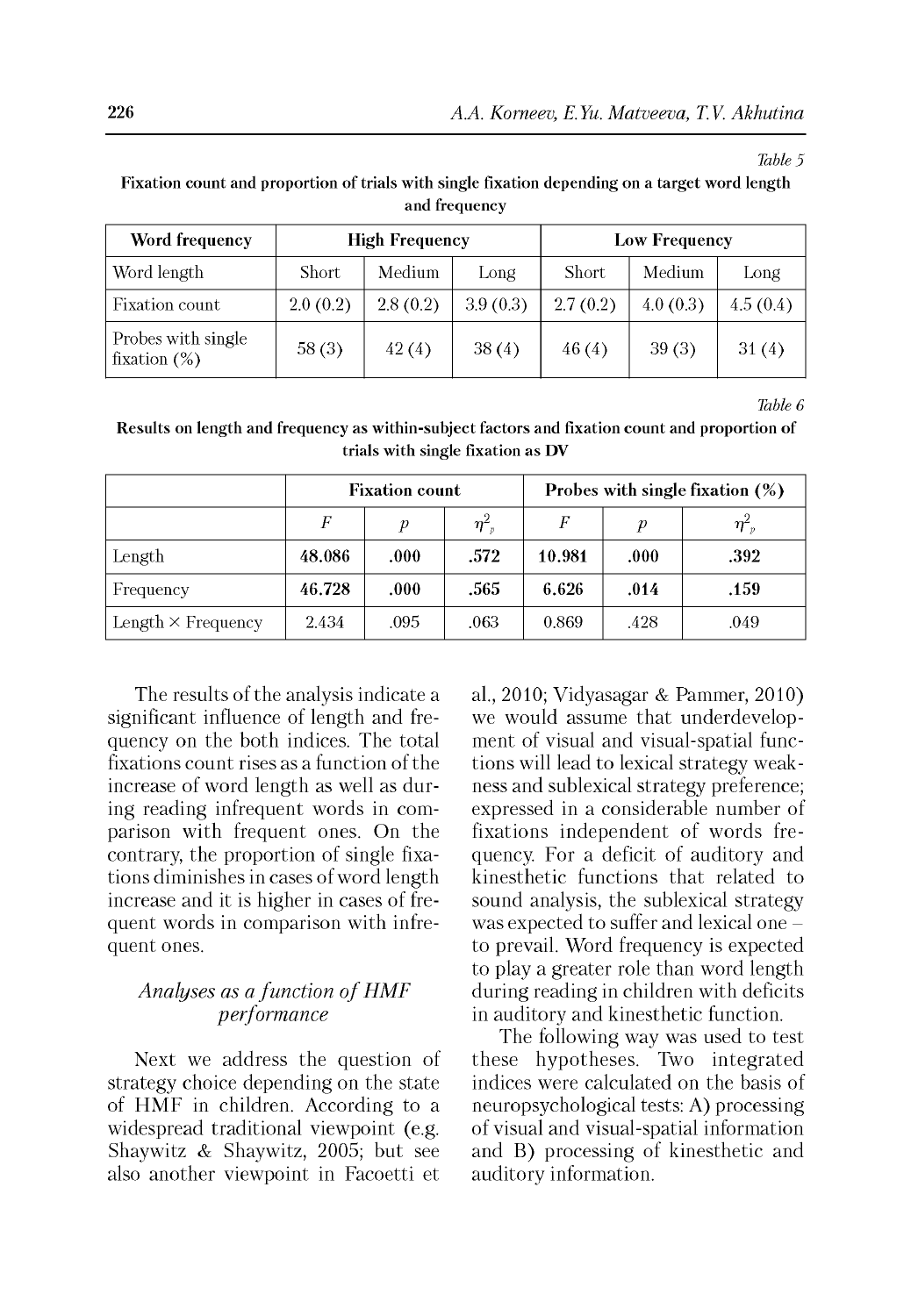The following three groups of children are distinguished on the base of these indices ratio:

The group with a relatively good state of cognitive functions (both indices were better than the mean value in the sample). Ten children passed this criterion and we named this group N+.

The group of children with a relative weakness in visual and visual-spatial functions (index A was worse than index B and performance was worse than the mean of the sample). Twelve children fulfilled these criteria and we named this group Visual.

The group of children with a relative weakness in kinesthetic and auditory functions (index B was worse than index A and it was worse than the mean of the sample). Fourteen children fulfilled these criteria and we named this group Phonological.

Because executive functions and organization of serial movements also can influence the reading processes in the three groups, we verified if these factors were similar in all groups. Analysis of variance showed no significant differences between the three groups ( $p > 0.655$  in the both cases).

Full data of mean indices of eye movements depending on word length and frequency in the three groups are in appendix 1. Intergroup differences are obtained in the parameters of total time and gaze duration. Mean values and standard errors of these parameters in the three groups under different conditions are in Figure 2.

*Figure 2*



**Total time (upper row) and Fixation Count (lower row) in the three groups (columns)**

*Note.* Circles with solid lines – frequent words, triangles with dotted lines – non-frequent words. Error bars - standard errors of the mean.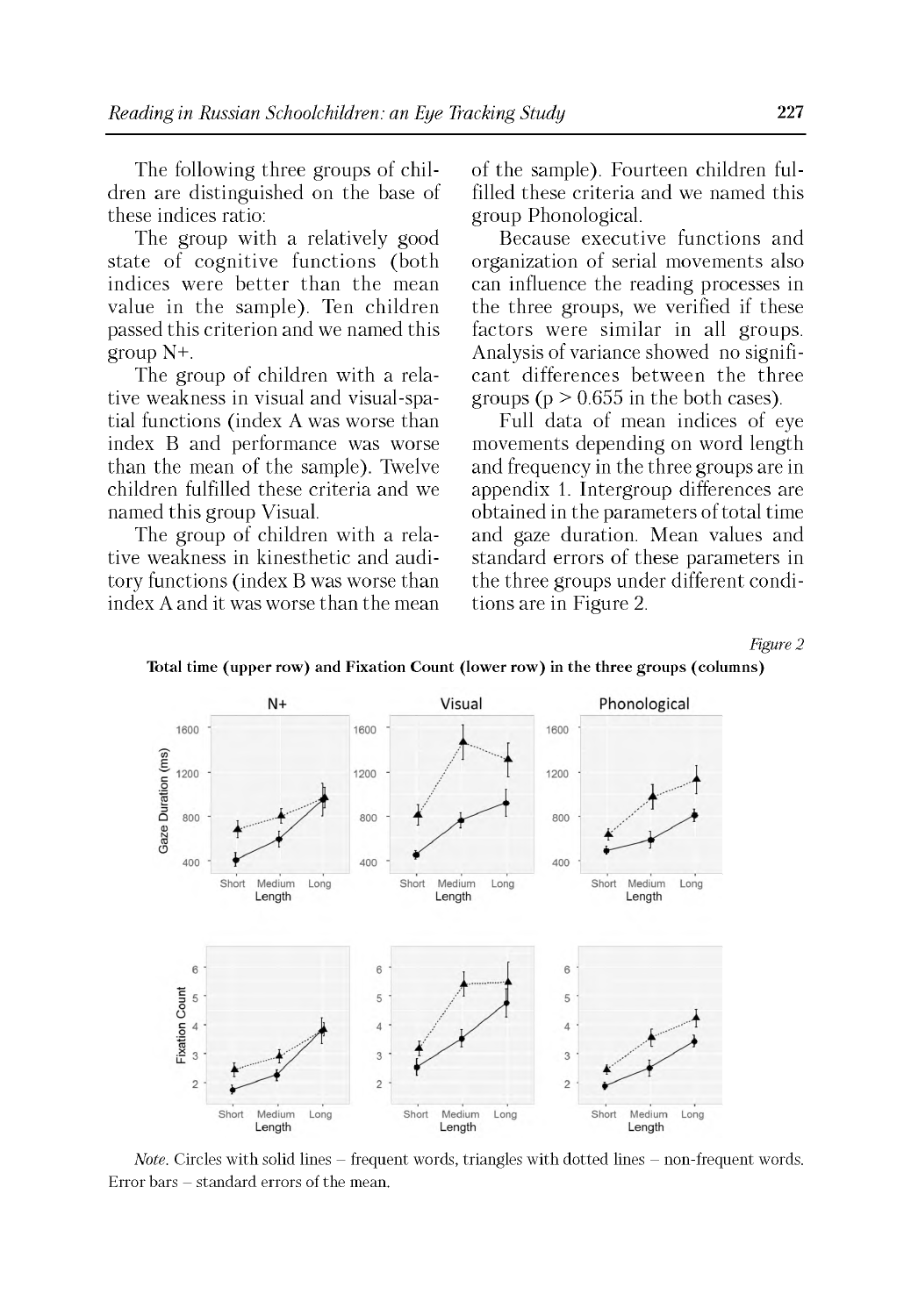Results of rmANOVA with word length and frequency as within-subject factors, and state of HMF as betweensubject factor for the indices reveal a significant effect of group (Table 7).

A significant difference between group was observed for fixations count: in group Visual children generate many more fixations in comparison with the two other groups. The interaction between group and word length also influences significantly the total fixation time. In group Visual the total time rises drastically in the course of the transition from short words to mid ones, and fixation duration is similar for the course of transition for mid and long infrequent words in this group. In the two other groups (N+ and Phonological) the total time of fixations in the course of the elongation of words grows slower and quite evenly both from short to mid and from mid to long words.

One may also point out a marginally significant result for the interaction between word frequency and group for total time of fixations. In group N+ there are minimal differences in fixation duration for frequent and infrequent words, differences are minimally larger for the Phonological group, whereas the largest differences are observed for the Visual group. Thus, a dominant influence of visual and visual-spatial functions on reading development is supported. The employment of different strategies by children of Visual and Phonological groups will be considered in the discussion.

## **Discussion**

One of the goals of our study was to validate the created corpus of sentences for use with eye tracking in children during reading so to establish its ability to detect differences in oculomotor activity. An analysis of linguistic properties of the words showed that word frequency significantly affects the characteristics of eye movements. On the whole, children were capable of reading frequent words much easier than the words of mid and low frequency. Such parameters as average fixation duration

*Table 7*

|                                          |        | <b>Total time</b> |                                  | <b>Fixation count</b> |                  |                |  |
|------------------------------------------|--------|-------------------|----------------------------------|-----------------------|------------------|----------------|--|
|                                          | F      | $\boldsymbol{p}$  | $\eta_{\scriptscriptstyle -p}^2$ | F                     | $\boldsymbol{p}$ | $\eta_{\ p}^2$ |  |
| Length                                   | 47.632 | .000              | .591                             | 47.902                | .000             | .592           |  |
| Frequency                                | 37.120 | .000              | .529                             | 46.522                | .000             | .585           |  |
| Group                                    | 1.010  | .375              | .058                             | 3.345                 | .048             | .169           |  |
| Length $\times$ Frequency                | 2.537  | .087              | .071                             | 2.070                 | .134             | .059           |  |
| Length $\times$ Group                    | 2.728  | .036              | .142                             | 1.511                 | .209             | .084           |  |
| Frequency $\times$ Group                 | 3.119  | .057              | .159                             | 2.278                 | .118             | .121           |  |
| Length $\times$ Frequency $\times$ Group | 1.330  | .268              | .075                             | .726                  | .577             | .042           |  |

**Results of rmANOVA with word length and frequency as within-subject factors, and state of HMF as between-subject factor**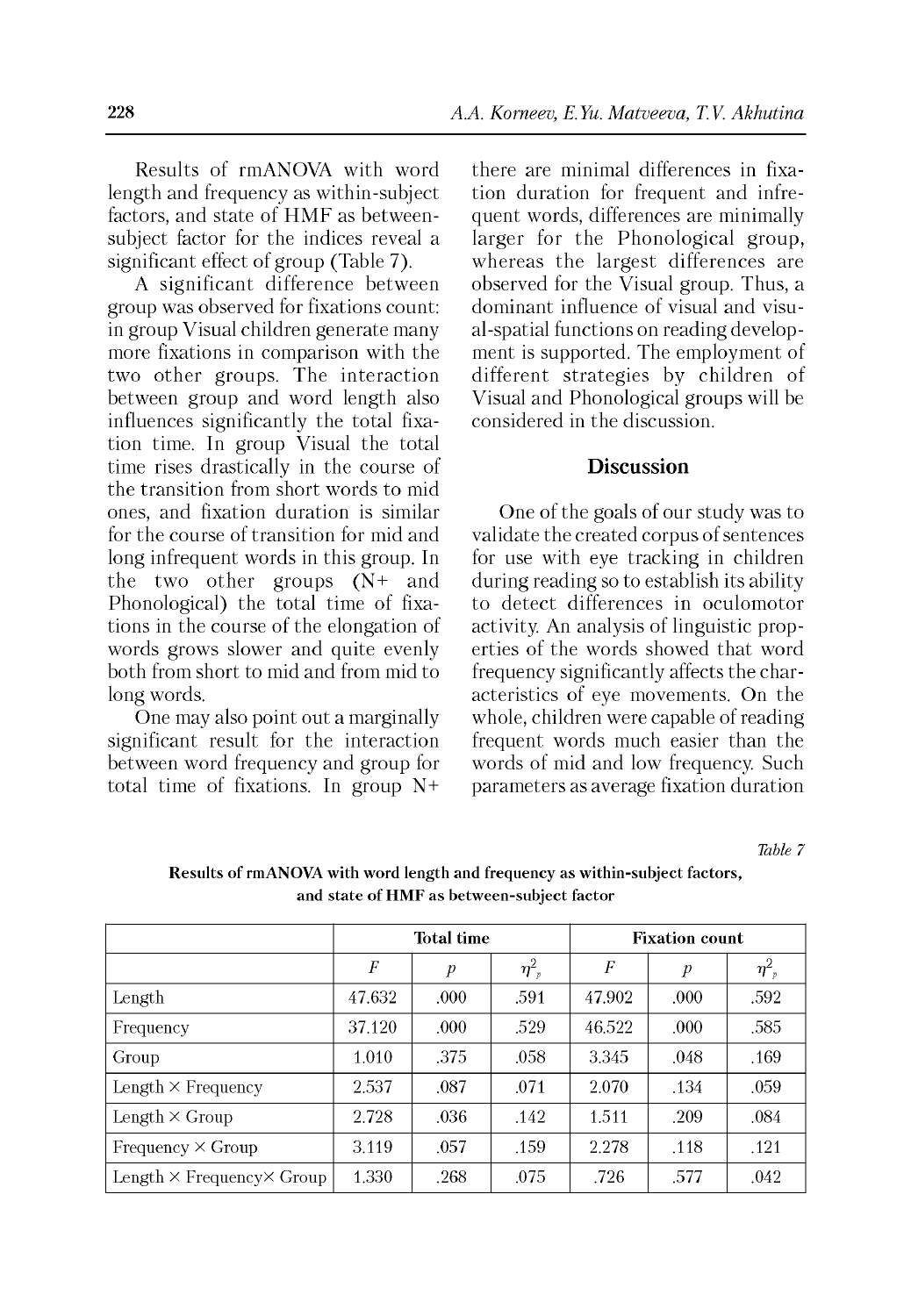and the first duration fixation were considerably shorter during reading frequent words. The subjects performed fewer fixations on frequent words. The total gaze duration was also less. This expected effect is consistent with data of other investigations (for instance, Joseph et al., 2013).

Word length significantly influenced a fewer parameters. There were expectedly more total fixations duration; and, the probability of skips on a long word was less than on a short one. These data are consistent with data obtained during reading in the German language (Tiffin-Richards & Schroeder, 2015). At that, the increase of the total reading time of words in the course of their elongation took place mostly at the expense of the fixations growth. The average fixations duration in children did not show the influence as a function of word length.

Significant interactions between word length and frequency for total time and single fixations was driven by the fact that the average fixation duration on short and mid-length words did not differ so much as during reading long words. During reading infrequent mid-length and long words fixation duration did not significantly differ. This could be connected to the fact that reading of a mid-length frequent word did not appear to be a hard task for the children. Reading of infrequent words of the same size was rather difficult. According to our data, there was a single fixation even for long words in some children though this fixation duration was significantly longer than for reading short and mid-size words. The probability of that the subjects would generate a single fixation on the word was 42%, that is more than the proportion of single fixations in children reading in the German language (Tiffin-Richards & Schroeder, 2015). According to data obtained in the German sample, in children, unlike adults first fixation duration at a short word was longer than the first fixation on a long word, as for German children fixations typically reoccur. The probability of re-fixation on the word was 56% during reading in German and 37% only in our study. According to our data one should also point out that fixation duration during reading turned out to be less than that in the investigation of the German colleagues. That difference might be explained by differences in the language as well as the average age of our subjects (8.6 years old) was higher than that in the German sample (7.8 years old). As far as it was shown in different investigations, fixation duration diminished rapidly within this age range (Starr & Rayner, 2001).

A significant influence of word length and frequency during reading was also discovered in other studies of children (Rau et al., 2016). Like in our research, most reading difficulties are observed during reading of long infrequent words. When studying the formation of reading in German children 2, 3 and 4 grades, it was shown that children are all the more based on sequential reading (sublexical processing), the longer the word length. However, with age, there is a gradual reduction in the use of a sublexical strategy by increasing the number of words that are treated as whole units (Rau, Moeller, & Landerl, 2014). These data fully correspond to the dual route model of word recognition.

The last conclusion is important for discussing the dependence of the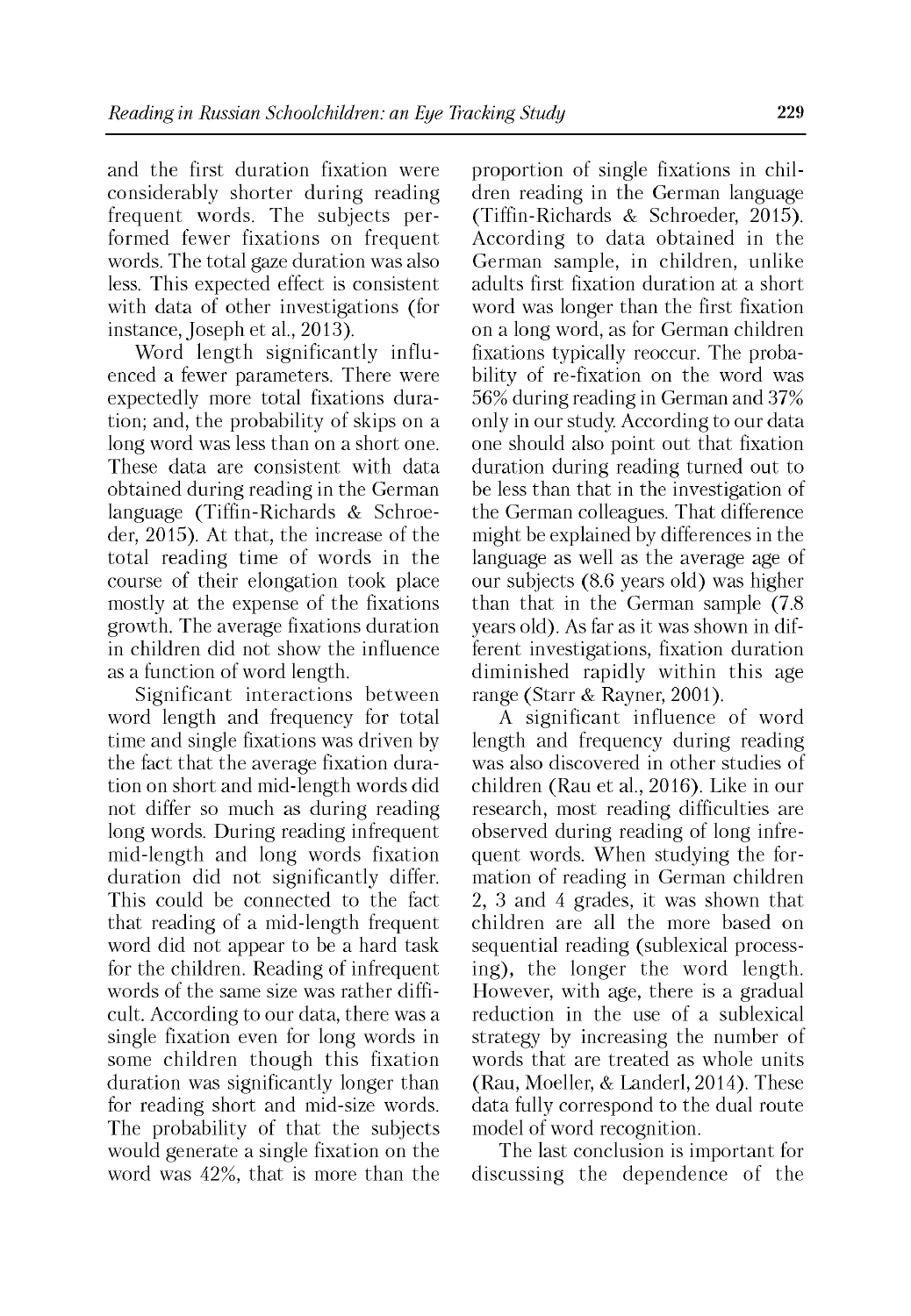choice of reading strategies in dependence of the state of the children's HMF. From this it follows that in children with weak visual and visual-spatial functions one should expect more limited growth in the number of words that are processed as holistic images. These can be, first of all, short words, especially frequent ones. In children without weakness of visual and visualspatial functions, one should expect that a group of holistically processed words will include not only short words, but also frequent words of medium length and even long ones, i.e. the influence of length of words will be less in these children. The difference in the total length of fixations when reading short and medium-length frequency words is the least in the Phonological group, which corresponds to the assumption that these children use lexical strategy. On the contrary, the significant influence of the length of words when reading by the children of the Visual group can be regarded as evidence of using of a sublexical strategy. These our results quite correspond to the dual route models of word recognition. However, the discovered fact that the maximum influence on the formation of reading has a state of visual and visual-spatial functions may have an additional explanation.

The question of the most important functions for reading development has come under discussion during recent years. On the one hand, it is traditionally considered that disturbances of acoustic information processing are the main reason of the most widespread form of reading difficulties  $-$  phonological dyslexia (Shaywitz & Shaywitz, 2005; see for review Vellutino, Fletcher, Snowling, & Scanlon, 2004). On the

other hand, a group of the authors underline an important role of visual and visual-spatial functions in the process of reading (Facoetti et al., 2010; Vidyasagar & Pammer, 2010). Modern neuroimaging studies of reading detect an activation of the ventral visual pathway (visual system «what») when using lexical reading strategies and activation of the dorsal visual pathway (visual-spatial system «where?») during using the sublexical strategy (Coltheart et al., 1993). The researchers underline the interaction of auditory and visual-spatial processes (in particular, visual-spatial attention) in the process of the formation of word sound analysis and rules of sound-letter matching important for sublexical strategy (Vidyasagar & Pammer, 2010; Facoetti et al., 2010). In accordance with this viewpoint, one ought to expect the deficit of lexical and sublexical strategies in the children of our Visual group, and, the sublexical strategy weakness in the children of our Phonological group, which explains the worst results of the Visual group and the intermediate position of the Phonological group. However, this explanation requires additional research.

So, in our study it was revealed that in the second graders the state of visual and visual-spatial functions has a dominant influence on the formation of reading. The obtained data do not contradict the dual route models of word recognition, but require for their specification in further research.

One should point out that all the children under the present test did not suffer from learning difficulties and reading ones. Our future goal is to examine eye movements in a larger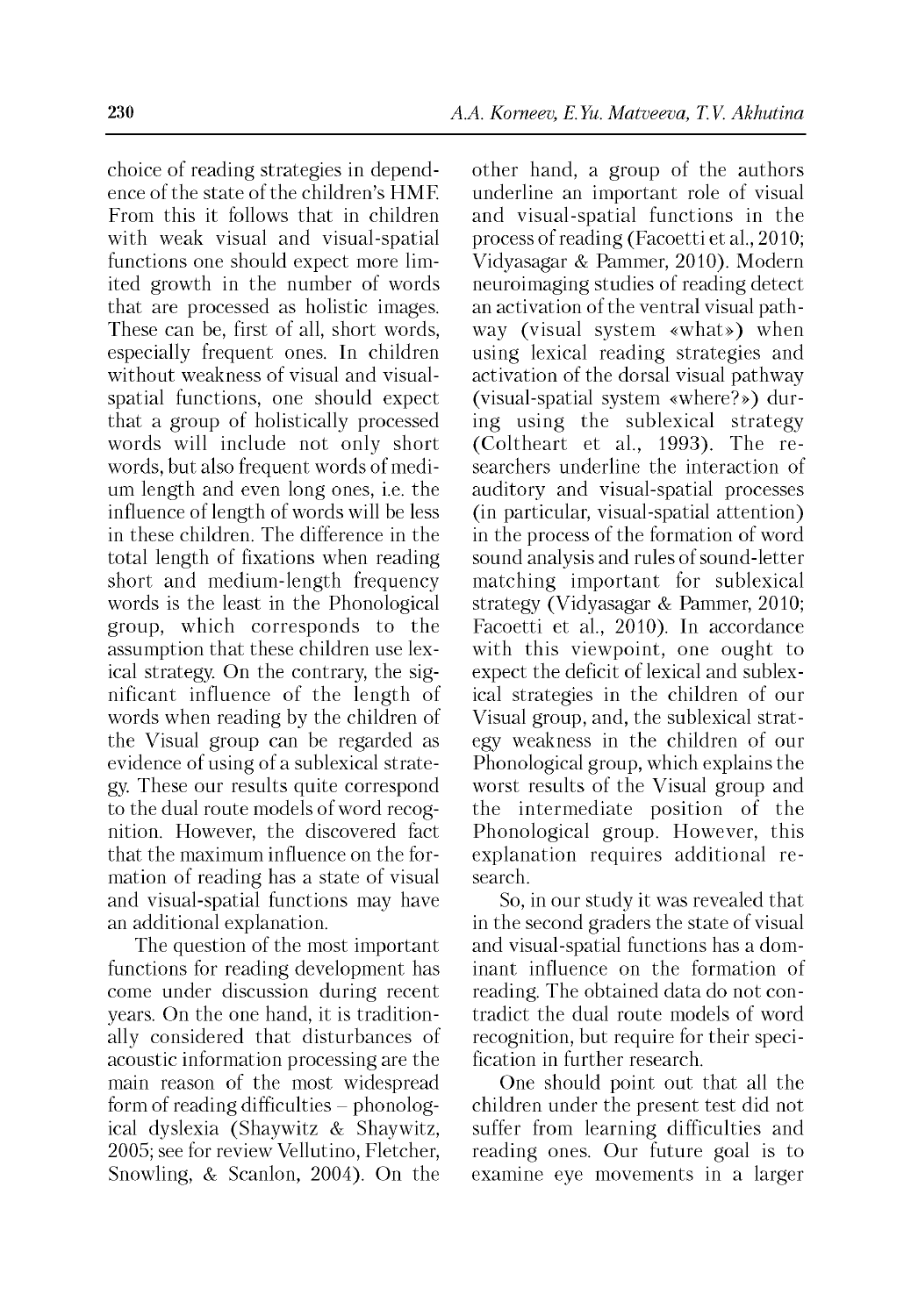sample that distinguishes between children with and without visual and visual-spatial deficits, and includes a group of children with reading difficulties to obtain a clearer picture of how the two reading strategies are used.

## **References**

- Ablinger, I., Huber, W., & Radach, R. (2014). Eye movement analyses indicate the underlying reading strategy in the recovery of lexical readers. *Aphasiology,* 28(6), 640-657.
- Akhutina, T., Korneev, A., Matveeva, E., Romanova, A., Agris, A., Polonskaya N.....Kuzeva, O. (2016). Methods of the neuropsychological assessment in children. In T. V. Akhutina (Ed.), *Metody neiropsikhologicheskogo obsledovaniya detei 6 -9 let* [Neuropsychological diagnostics in 6-9 years old children] (pp. 16-171). Moscow: V. Sekachev.
- Blythe, H. I. (2014). Developmental changes in eye movements and visual information encoding associated with learning to read. *Current Directions in Psychological Science,* 23(3), 201-207.
- Clifton, C., Ferreira, F., Henderson, J. M., Inhoff, A. W., Liversedge, S. P., Reichle, E. D., & Schotter, E. R. (2016). Eye movements in reading and information processing: Keith Rayner's 40year legacy. Journal of Memory and Language, 86, 1-19.
- Coltheart, M. (1978). Lexical access in simple reading tasks. In G. Underwood (Ed.), *Strategies of information processing* (pp. 151-216). London: Academic Press.
- Coltheart, M., Curtis, B., Atkins, P., & Haller, M. (1993). Models of reading aloud: Dual-route and parallel-distributed-processing approaches. *Psychological Review, 100(4),* 589-608.
- Facoetti, A., Trussardi, A. N., Ruffino, M., Lorusso, M. L., Cattaneo, C., Galli, R.....Zorzi, M. (2010). Multisensory spatial attention deficits are predictive of phonological decoding skills in developmental dyslexia. *Journal of Cognitive Neuroscience*, 22(5), 1011-1025.
- Fernández, G., Shalom, D. E., Kliegl, R., & Sigman, M. (2014). Eye movements during reading proverbs and regular sentences: the incoming word predictability effect. *Language, Cognition and Neuroscience*, *29*(3), 260-273.
- Frey, A. (2016). Eye movements in children during reading: a review. In *Actes du Symposium international sur la literacie a l'ecole/International Symposium fo r Educational Literacy (SILE/ISEL),* Jouvence, Québec, Canada, août 2015. (pp. 69-90). Sherbrooke: Les Éditions de l'Université de Sherbrooke (EDUS). (in French)
- Hujanen, J. H. H. (1997). Effects of case marking and word order on sentence parsing in Finnish: An eye fixation analysis. *The Quarterly Journal of Experimental Psychology: Section A, 50(4), 841–858.*
- Inshakova, O. B. (2008). Introduction. In O. B. Inshakova (Ed.), *Narusheniya pis'ma i chteniya: teoreticheskiy i eksperimental'nyy analiz* [Impairment of writing and reading: theoretical and experimental analysis] (pp. 3-4). Moscow: V. Sekachev.
- Joseph, H. S., Nation, K., & Liversedge, S. P. (2013). Using eye movements to investigate word frequency effects in children's sentence reading. *School Psychology Review,* 42(2), 207-222.
- Kliegl, R., Grabner, E., Rolfs, M., & Engbert, R. (2004). Length, frequency, and predictability effects of words on eye movements in reading. *European Journal of Cognitive Psychology,* 16(1–2), 262– 284.
- Kliegl, R., Nuthmann, A., & Engbert, R. (2006). Tracking the mind during reading: the influence of past, present, and future words on fixation durations. *Journal of Experimental Psychology: General*, 135(1), 12-35.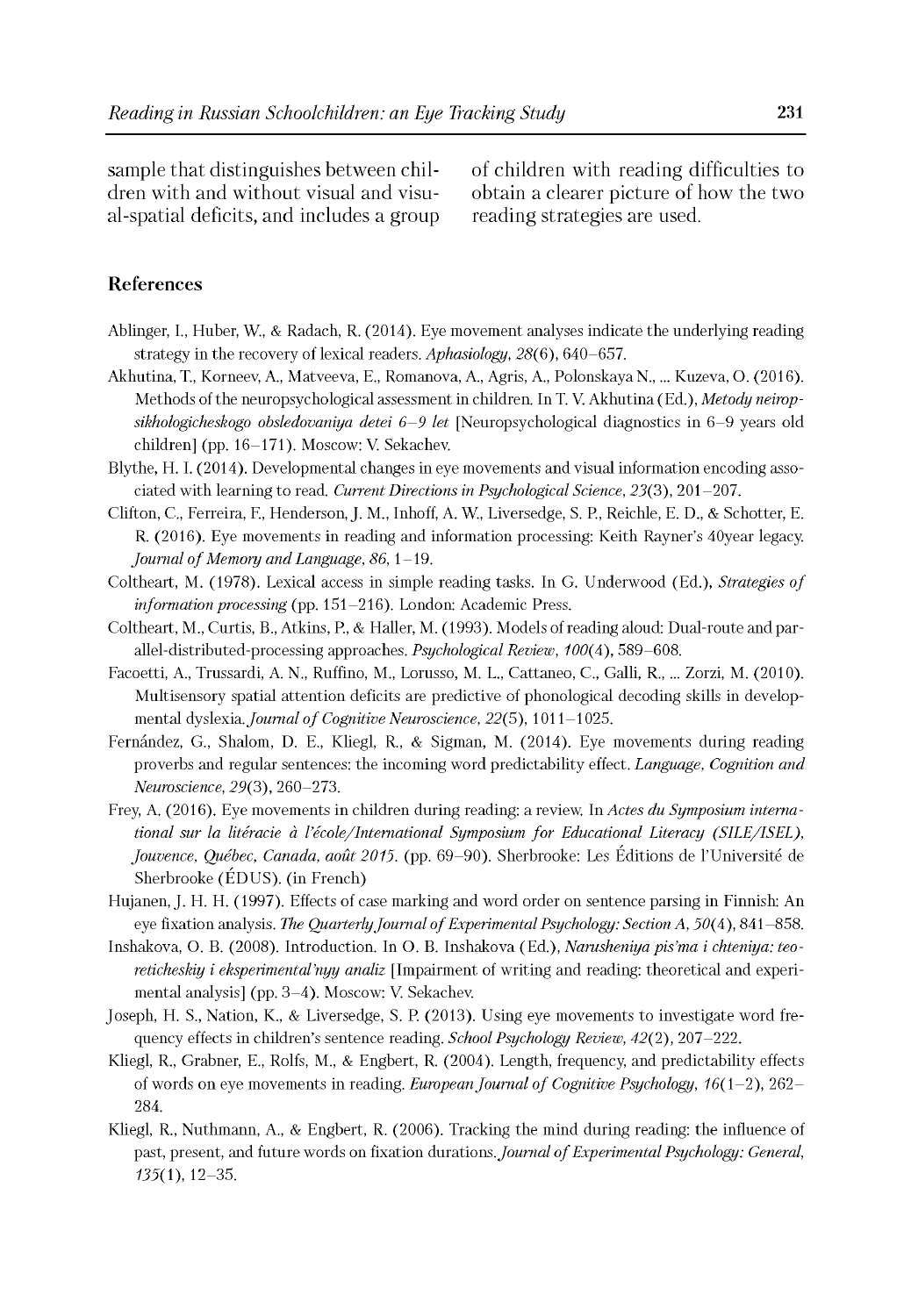- Kuzovkova, T. N. (2008). The acquisition of the reading skill on the early stages of the skill formation. In O. B. Inshakova (Ed.), *Narusheniya pis'ma i chteniya: teoreticheskiy i eksperimental'nyy analiz* [Impairment of writing and reading: theoretical and experimental analysis] (pp. 75-82). Moscow: V. Sekachev.
- Laurinavichyute, A., Sekerina, I., Bagdasaryan, A., Alekseeva, S., & Zmanovsky, N. (2016). Russian corpus of sentences: psycholinguistic parameters of eye movements during reading in Russian. In *The Seventh International Conference on Cognitive Science: Abstracts. June 20-24, 2016, Svetlogorsk, Russia* (pp. 694-696). Moscow: Institute of Psychology of Russian Academy of Sciences.
- Marshall, J. C., & Newcombe, F. (1973). Patterns of paralexia: A psycholinguistic approach. *Journal of Psycholinguistic Research,* 2(3), 175-199.
- Radach, R., Inhoff, A., & Heller, D. (2004). Orthographic regularity gradually modulates saccade amplitudes in reading. *European Journal of Cognitive Psychology*, 16(1-2), 27-51.
- Rau, A. K., Moeller, K., & Landerl, K. (2014). The transition from sublexical to lexical processing in a consistent orthography: An eye-tracking study. *Scientific Studies of Reading*, 18(3), 224–233.
- Rau, A. K., Moll, K., Moeller, K., Huber, S., Snowling, M. J., & Landerl, K. (2016). Same same, but different: Word and sentence reading in German and English. *Scientific Studies of Reading*, 20(3), 203-219.
- Rayner, K., Cook, A. E., Juhasz, B. J., & Frazier, L. (2006). Immediate disambiguation of lexically ambiguous words during reading: Evidence from eye movements. *British Journal of Psychology,* 97(4), 467-482.
- Rayner, K., Slattery, T. J., Drieghe, D., & Liversedge, S. P. (2011). Eye movements and word skipping during reading: Effects of word length and predictability. *Journal of Experimental Psychology: Human Perception and Performance,* 37(2), 514-528.
- Schroeder, S., Wurzner, K. M., Heister, J., Geyken, A., & Kliegl, R. (2015). childLex: A lexical database of German read by children. *Behavior Research Methods,* 47(4), 1085-1094.
- Shaywitz, S. E., & Shaywitz, B. A. (2005). Dyslexia (specific reading disability). *Biological Psychiatry,* 57(11), 1301-1309.
- Starr, M. S., & Rayner, K. (2001). Eye movements during reading: some current controversies. *Trends in Cognitive Sciences,* 5(4), 156-163.
- Temple, C. M. (1997). Developmental cognitive neuropsychology. Hove, UK: Psychology Press.
- Tiffin-Richards, S. P., & Schroeder, S. (2015). Word length and frequency effects on children's eye movements during silent reading. *Vision Research, 113,* 33-43.
- Vellutino, F. R., Fletcher, J. M., Snowling, M. J., & Scanlon, D. M. (2004). Specific reading disability (dyslexia): what have we learned in the past four decades? *Journal of Child Psychology and Psychiatry,* 45(1), 2-40.
- Vergilino, D., & Beauvillain, C. (2000). The planning of refixation saccades in reading. *Vision Research*, *40*(25), 3527-3538.
- Vidyasagar, T. R., & Pammer, K. (2010). Dyslexia: a deficit in visuo-spatial attention, not in phonological processing. *Trends in Cognitive Sciences*, *14*(2), 57-63.
- Winskel, H., Radach, R., & Luksaneeyanawin, S. (2009). Eye movements when reading spaced and unspaced Thai and English: A comparison of Thai-English bilinguals and English monolinguals. *Journal of Memory and Language*, 61(3), 339–351.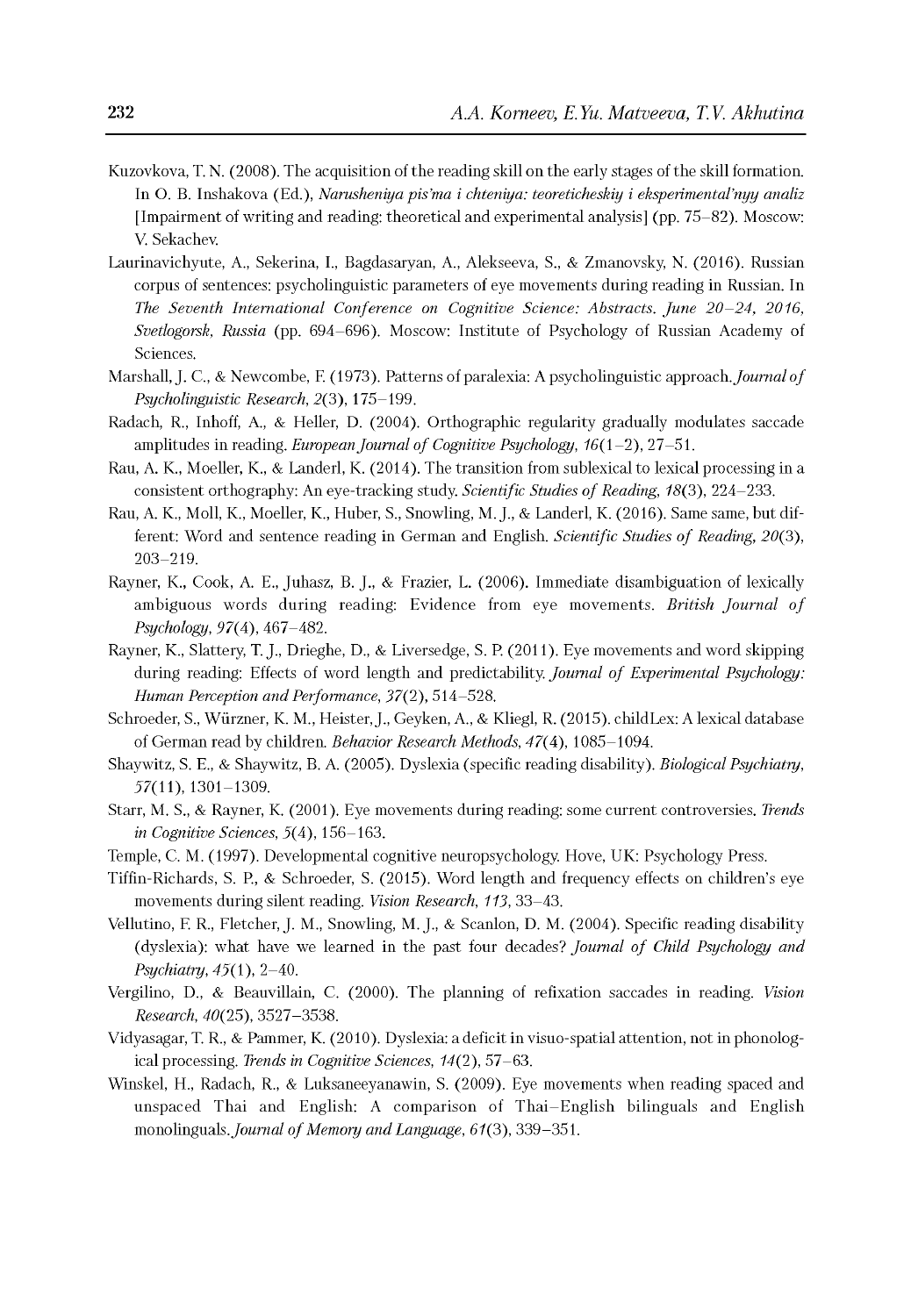## *Appendix 1*

## Mean indices of eye movements depending on word length and frequency in the three groups (in brackets standard errors of the mean)

|                                       | $N +$          |                |           |               |               |            |  |  |
|---------------------------------------|----------------|----------------|-----------|---------------|---------------|------------|--|--|
|                                       |                | High frequency |           |               | Low frequency |            |  |  |
|                                       | Short          | Medium         | Long      | Short         | Medium        | Long       |  |  |
| First fixation<br>duration            | 297 (42)       | 297 (20)       | 266 (25)  | 305 (39)      | 338 (30)      | 262(15)    |  |  |
| Gaze duration                         | 361 (70)       | 534 (98)       | 506 (83)  | 486 (76)      | 628 (70)      | 598 (78)   |  |  |
| Total time                            | 408 (88)       | 595 (103)      | 950 (214) | 683 (114)     | 802 (100)     | 970 (136)  |  |  |
| Fixation count                        | 1.7(0.2)       | 2.3(0.3)       | 3.8(0.6)  | 2.4(0.3)      | 3(0.3)        | 3.8(0.3)   |  |  |
| Probes with single<br>fixation $(\%)$ | 60(7)          | 42(10)         | 42(8)     | 62(9)         | 42(6)         | 44(4)      |  |  |
|                                       |                |                |           | <b>Visual</b> |               |            |  |  |
|                                       | High frequency |                |           |               | Low frequency |            |  |  |
|                                       | Short          | Medium         | Long      | Short         | Medium        | Long       |  |  |
| First fixation dura-<br>tion          | 290 (34)       | 304 (27)       | 285(20)   | 347 (38)      | 341 (36)      | 362 (24)   |  |  |
| Gaze duration                         | 395 (71)       | 837 (306)      | 785 (225) | 592 (72)      | 978 (163)     | 1191 (243) |  |  |
| Total time                            | 452 (57)       | 764 (97)       | 924 (177) | 811 (136)     | 1473 (225)    | 1311 (222) |  |  |
| Fixation count                        | 2.5(0.4)       | 3.5(0.4)       | 4.8(0.7)  | 3.2(0.4)      | 5(0.6)        | 5.5(1)     |  |  |
| Probes with single<br>fixation $(\%)$ | 62(7)          | 40(8)          | 38(9)     | 38(7)         | 40(7)         | 30(8)      |  |  |
|                                       |                |                |           | Phonological  |               |            |  |  |
|                                       |                | High frequency |           |               | Low frequency |            |  |  |
|                                       | Short          | Medium         | Long      | Short         | Medium        | Long       |  |  |
| First fixation dura-<br>tion          | 278 (21)       | 293 (20)       | 294 (18)  | 315 (29)      | 320 (24)      | 347 (25)   |  |  |
| Gaze duration                         | 414 (57)       | 566 (130)      | 662 (75)  | 489 (76)      | 721 (141)     | 920 (175)  |  |  |
| Total time                            | 490 (54)       | 588 (112)      | 810 (80)  | 636 (76)      | 974 (160)     | 1129 (183) |  |  |
| Fixation count                        | 1.9(0.2)       | 2.5(0.4)       | 3.4(0.3)  | 2.4(0.2)      | 4(0.4)        | 4.2(0.4)   |  |  |
| Probes with single<br>fixation $(\%)$ | 53(5)          | 44 (6)         | 34(6)     | 41(7)         | 37(6)         | 23(7)      |  |  |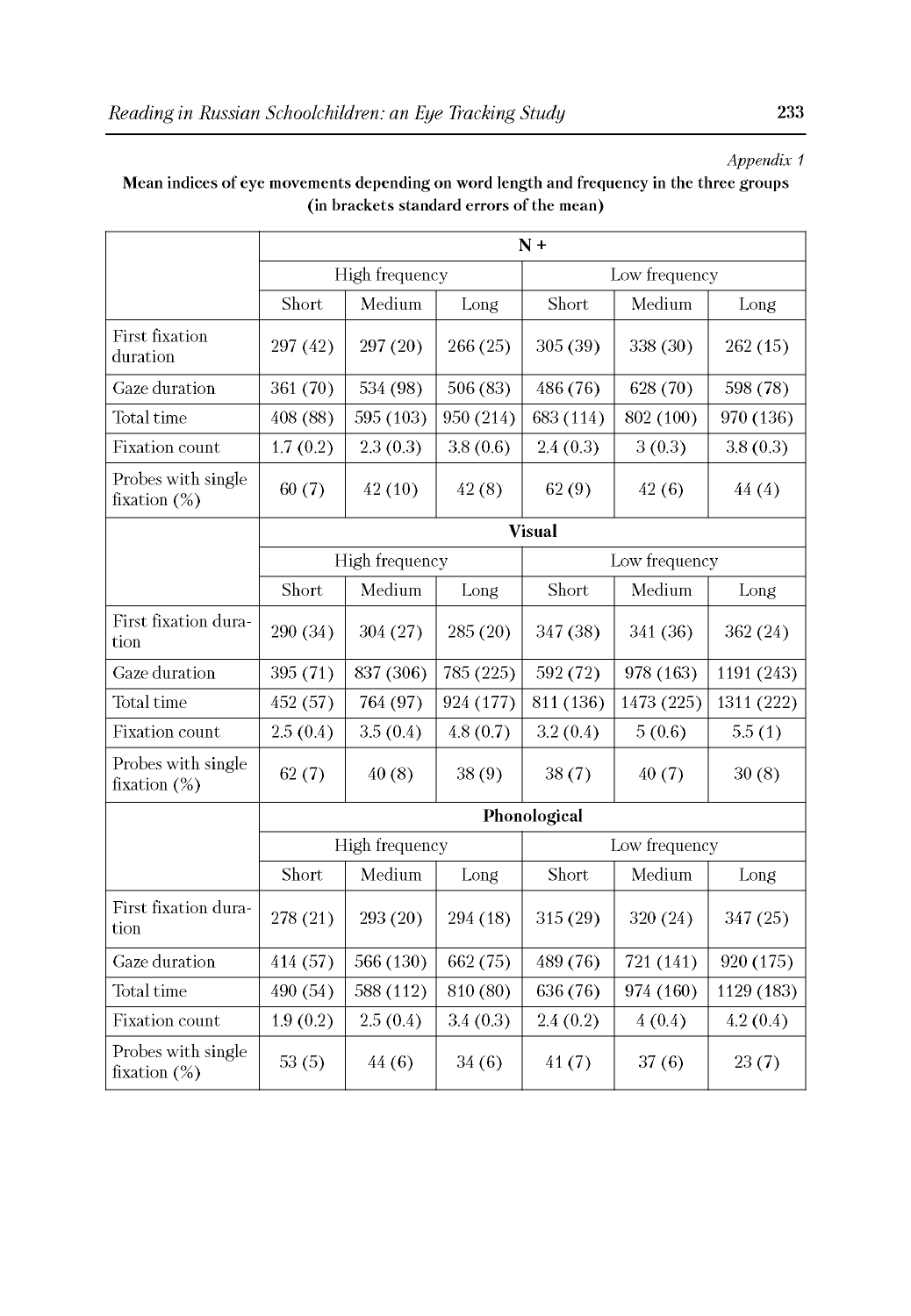

Aleksei A. Korneev — senior research fellow, Department of psychology, Lomonosov Moscow State University, Ph.D. Research area: cognitive psychology, experimental psychology, neuropsychology, statistical methods. E-mail: [korneeff@gmail.com](mailto:korneeff@gmail.com)



Ekaterina Yu. Matveeva — senior research fellow, Department of psychology, Lomonosov Moscow State University, Ph.D. Research area: cognitive psychology, neuropsychology, diagnosis and correction HMF. E-mail: [obukhova1@yandex.ru](mailto:obukhova1@yandex.ru)



Tatiana V. Akhutina — head of the laboratory of neuropsychology, Department of psychology, Lomonosov Moscow State University, D.Sc., professor.

Research area: neuropsychology, neurolinguistics, cultural and historical psychology.

E-mail: [akhutina@mail.ru](mailto:akhutina@mail.ru)

#### **Чтение про себя у младших школьников: исследование движений глаз**

#### **А.А. Корнеев", Е.Ю. Матвеева", Т.В. Ахутина"**

*"Московский государственный университет имени М.В. Ломоносова, 119991, Россия, Москва, Ленинские горы, д. 1*

#### **Резюме**

Работа посвящена исследованию чтения на начальных этапах освоения этого навыка, с использованием методов регистрации движений глаз. В исследовании приняло участие 37 учащихся II класса (возраст  $-8.6 \pm 0.33$  года). Оценка глазодвигательной активности производилась с помощью специально созданного для этих целей корпуса предложений,